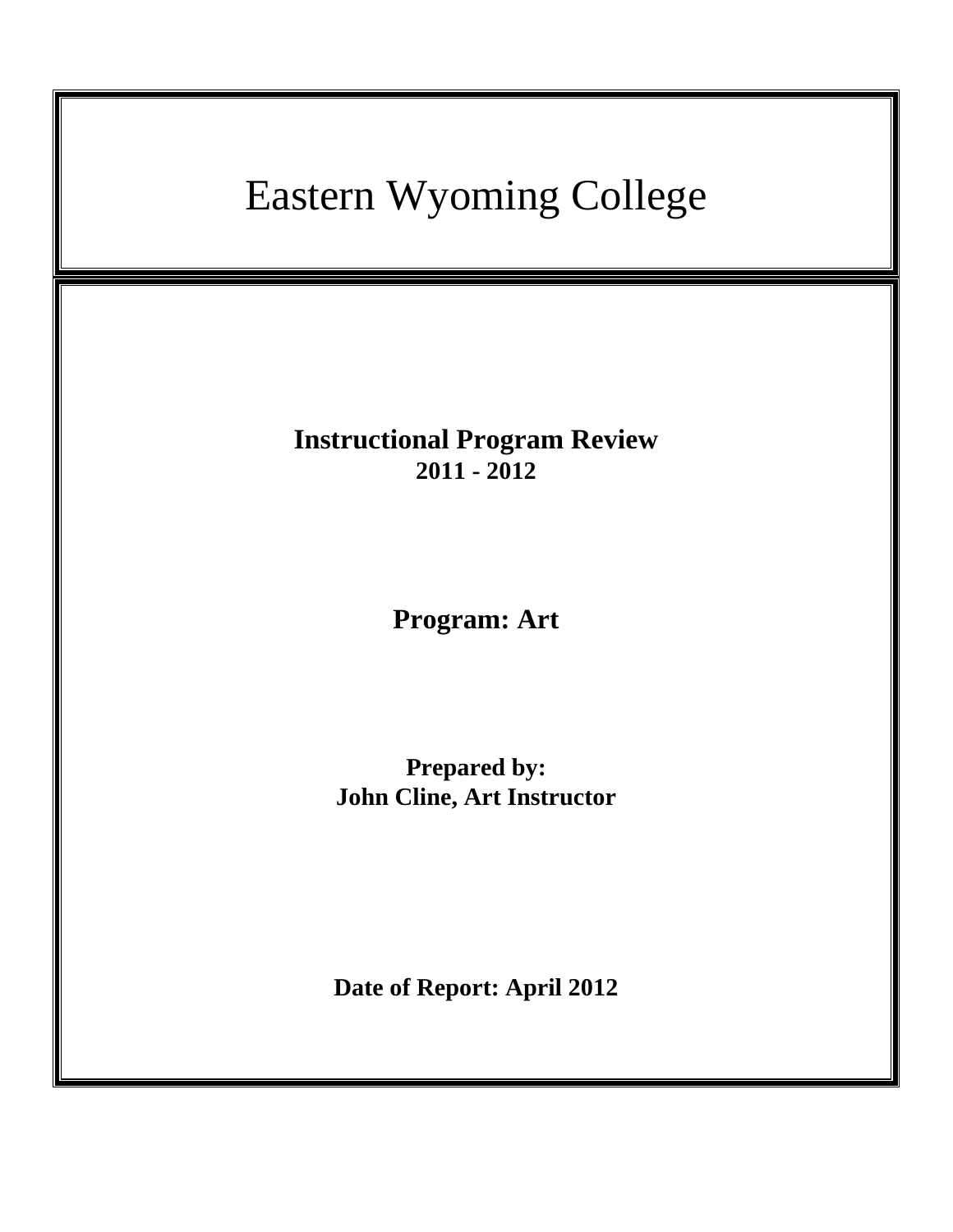## **EASTERN WYOMING COLLEGE Instructional Program Review**

## **Program Name**: ART

## **Part I: Statistical Data from the past three years:**

|                                  | $2008 - 2009$ | $2009 - 2010$ | 2010 - 2011 | 5-Year<br>Average |
|----------------------------------|---------------|---------------|-------------|-------------------|
| <b>Annualized FTE Enrollment</b> | 35.5          | 39            | 40.4        | 34                |
| Annualized FTE Faculty           | 3.8           | 4.0           | 4.9         | 3.9               |
| # Students                       | 14            | 20            | 17          | 12                |
| # Graduated                      |               |               |             |                   |

 $\text{FTE} = \text{Full-time equivalent}$  Notes:

## **Modes of Delivery**:



## **Advisory Committee Members and Title or Role**: N/A

## **Community Partners or Internships**: N/A

## **Revisions in Curriculum Since Last Review**:

Since the last review, a few changes have been made. ART 1120 Foundations: Threedimensional has been added to the program to bring it into conformity with UW's art program. This change necessitated reducing the number of elective credit hours in the program from nine to six. These changes will go into effect in Academic Year 2012- 2013.

## **Part II Narrative Analysis**

## **Description of State and National Trends** (if applicable)

| Wyoming                | Employment |      | Percent | Job Openings |
|------------------------|------------|------|---------|--------------|
|                        | 2004       | 2014 | Change  |              |
| Art and Design Workers | 939        | 1124 | 19.7    | 33           |
|                        |            |      |         |              |
|                        |            |      |         |              |
|                        |            |      |         |              |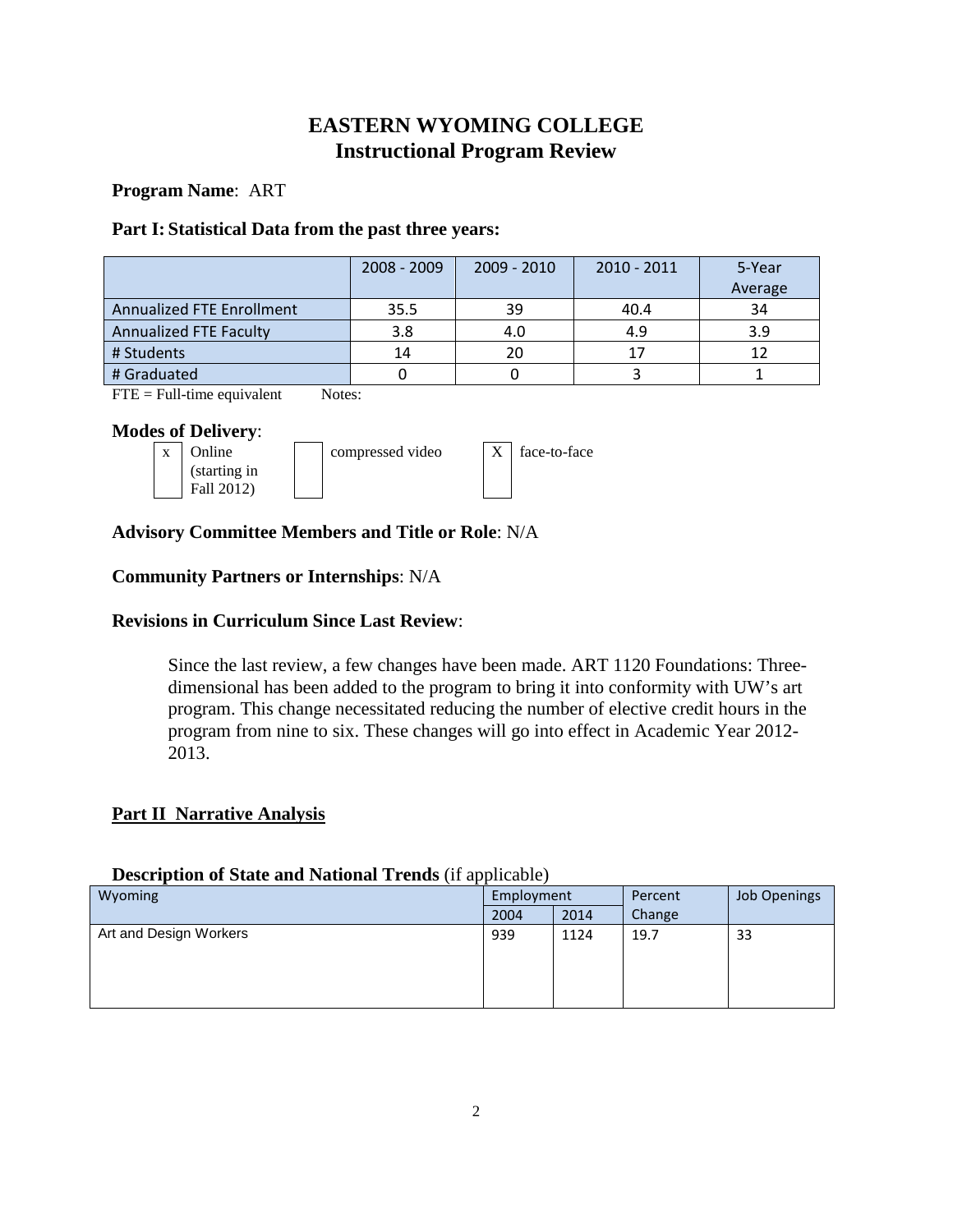#### **Activities in Support of Student Recruitment and Retention:**

Since beginning as the art instructor in the Spring of 2011, I have made, and will continue to make, annual visits to the high schools of Goshen County in order to speak to senior art students. These visits are intended to educate high school students about the offerings of the Art Program here at EWC.

Additionally, I have grown the EWC Art Club from four students to eight over the past year. The Art Club has become more active in the community, assisting the Goshen Community Theater with set design/painting and helping the Elk's Lodge with their annual community Haunted House. The Art Club also sponsored a guest speaker this past semester. These activities are all undertaken with the intention of increasing the visibility of the art program, and thereby attracting future students and retaining current students.

#### **Assessment of Student Learning:**

The CATS completed in class include Memory Matrix, Questionnaire, and Portfolio. Through these techniques, it has been demonstrated that students retain little information when that information is presented orally. I am making changes in my delivery to encourage more interaction and engagement from the students in order to strengthen their grasp of the material that is covered in class. The program assessment for art majors is a public art show.

#### **Strengths of the Program and Faculty:**

My strengths as an art faculty member are in the 2-D fields of the visual arts. I am a painter and as such, can provide students with a solid background in drawing, painting, design, and color theory. Because of art history coursework I took as a college student myself, I am also able to successfully teach Art History I and Art History II.

The art program at EWC is one in which students can acquire the traditional skills of art making, upon which all other skills can be built.

#### **Part III Recommendations**

#### **Faculty Recommendations:**

My recommendations for continuous improvement are as follows:

A. Student Learning: As is quite common, students coming into college art programs are not prepared for the seriousness of the coursework. My short-term goal is to continue to hone the program to bring it into conformity with similar college art programs, while at the same time providing an enjoyable and rewarding educational experience for the students. Some important changes have already been made, such as implementing Open Studio Hours, during which students can access the studio to complete course requirements. Also, I have incorporated other forms of assessments in additional to the usual studio projects. These other assessments include the form of graded classroom discussions, readings, group projects, and oral reports.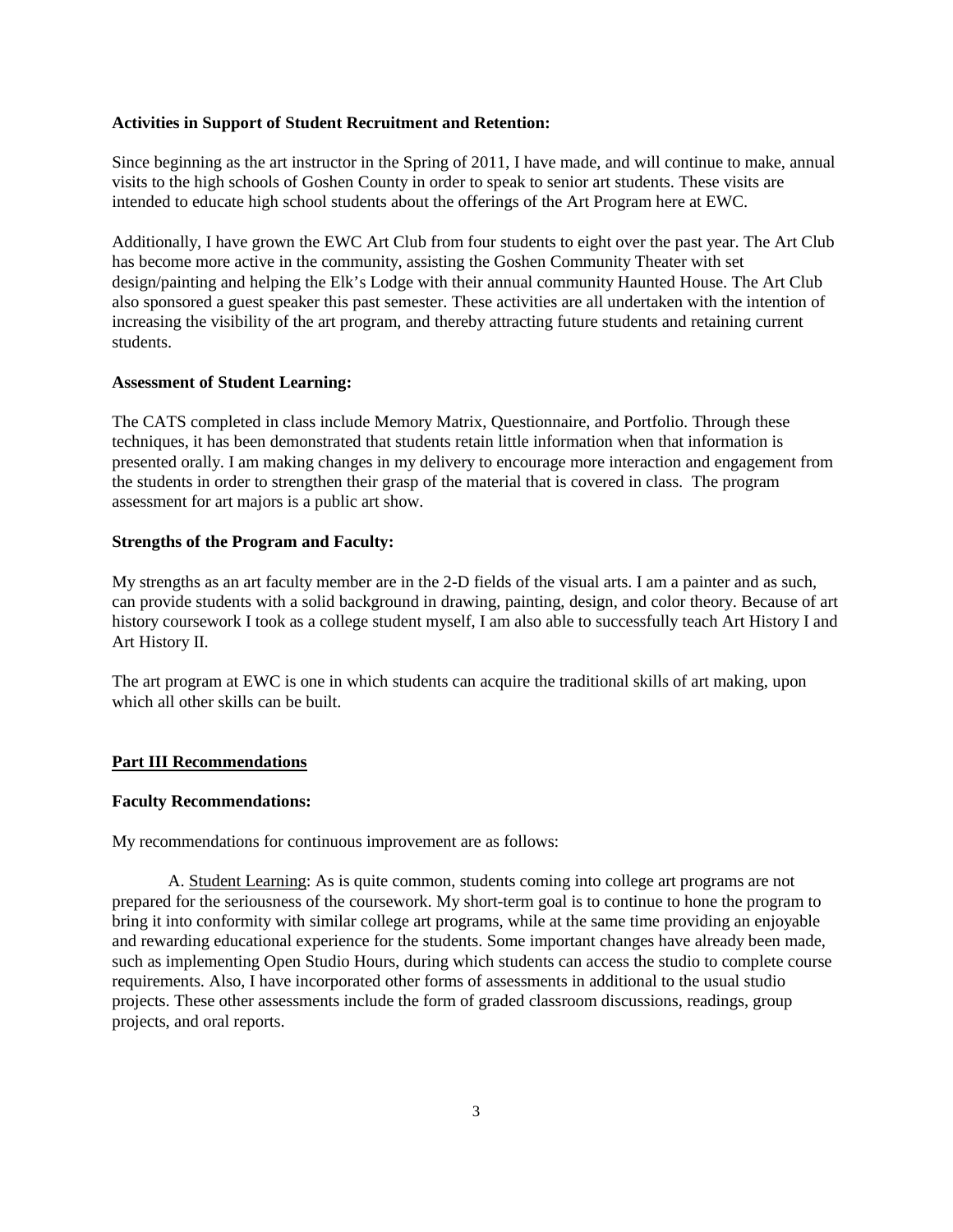The University of Wyoming requires a three-credit art studio class to meet 5 hours each week. EWC's art program was short of that standard; however, I have made changes to the program to solve this problem by Fall 2012.

B. Equipment and Facilities: The facilities are weak when it comes to classes such as Sculpture I and Ceramics. We have no Sculpture studio at the moment. Ideally, the program should have two studio spaces, one for 2-D work, such as drawing and painting; and another for 3-D work like sculpture and ceramics. The various approaches to art- making require various studio environments. The current facilities limit the content of certain courses in adverse ways. Without electric saws and other heavy equipment, classes like Sculpture I suffer under the current circumstances. Students would also benefit from the insight that another faculty member in the department can bring. A faculty member, even an adjunct, focused on teaching ceramics and sculpture, would greatly add to the program. Instructors at the college level in the visual arts are specialists. I am a painter, and have been trained to teach drawing, painting, design, and color. We need an instructor who specializes in ceramics and sculpture to provide the students the optimal learning experience in those disciplines.

C. Art Gallery: One of the features of a solid art program that is lacking at EWC is sufficient exhibition space. The Fine Arts Building Lobby has served this purpose, but the glass display cases in which art is shown greatly limit the type of art that can be placed on display here in terms of medium and size. Large paintings simply do not fit. My recommendation, which will be written up as part of my Strategic Plan, is to remove the current display cases and install a discreet track system that is practically unnoticeable when there is no work on display, but which can easily handle art work of a variety of sizes. This more streamlined display system could help to build an EWC Gallery "brand," which could attract more members of the community into the Fine Arts Center. Other faculty could also use the display space to exhibit student reports. A multi-functional exhibition space would greatly enhance Eastern Wyoming College. As the campus continues to grow, a more traditional gallery space would provide even more opportunities for, not only community outreach (the local public schools could hold art exhibitions here), but events on a state or national level. For instance, EWC could host a national juried exhibition, inviting submissions from artists across the country.

D. Budget: The current budget is sufficient for the program.

#### **Action Plans - Year One through Year Three**

Action Plans are attached.

#### **Advisory Committee Recommendations: N/A**

#### **Division Chair Recommendations:**

I have read Mr. Cline's Instructional Program Review 2011-2012 for the EWC Art Department, and he presents a balanced appraisal of the Department's strengths, limitations, successes and objectives. It is a useful blueprint for the future and EWC should be prepared for growth if Mr. Cline's vision is followed. To be specific Mr. Cline is student centric. He actively supports recruitment by personally engaging potential students in the community. His teaching philosophy places rigor and assessment as main priorities in student learning. Student retention activities are twofold: Student engagement with the community through the reinvigorated Art Club and close program collaboration between UW and EWC to facilitate student transfer. To promote and support these activities and the expected growth of the Art